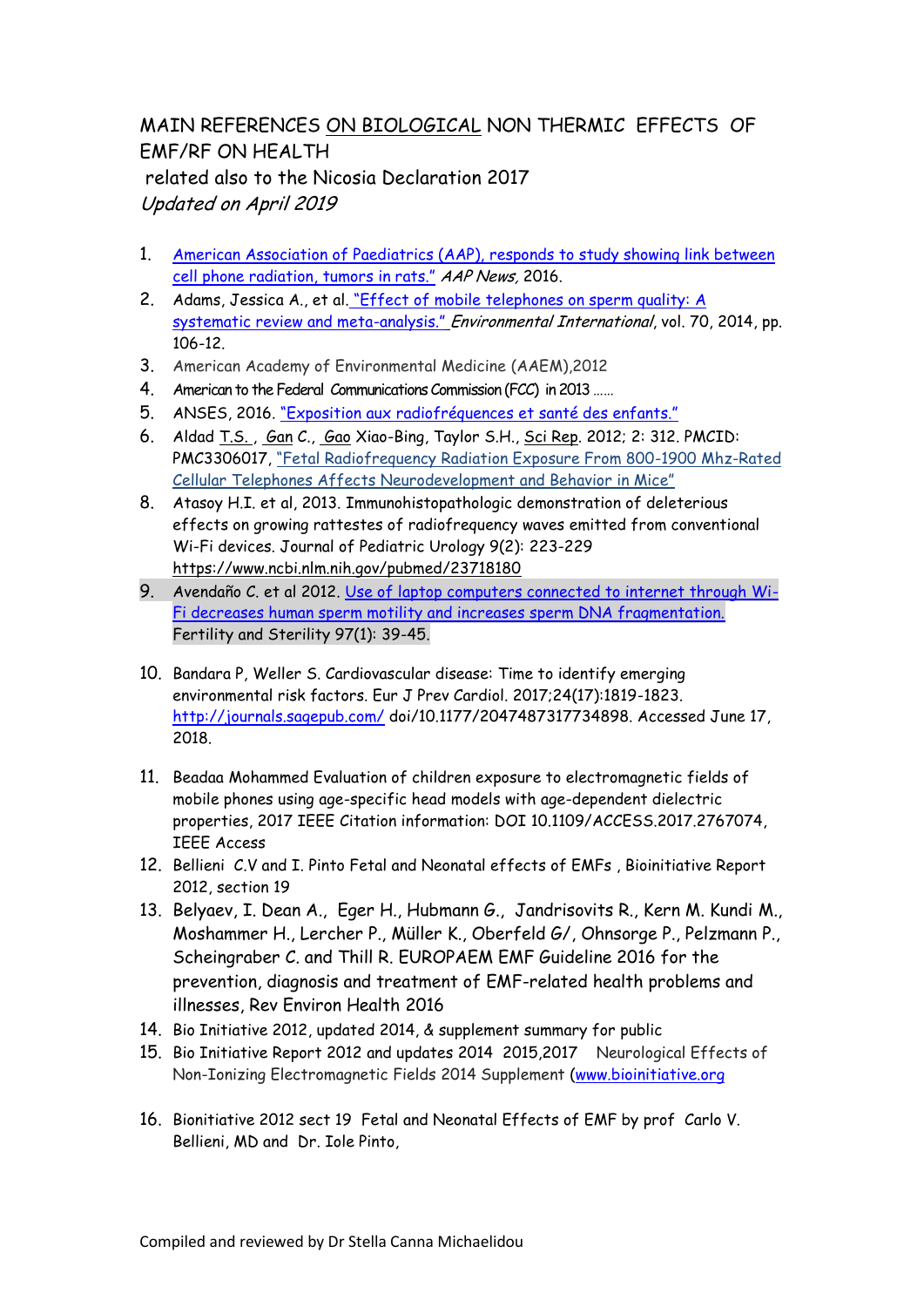- 17. BioInitiative Working Group BioInitiative 2012 A Rationale for a Biologically-based Exposure Standard for Electromagnetic Fields (ELF and RF) Sage C, Carpenter DO, editors. Bioinitiative. 2012 [http://www.bioinitiative.org/table-of-contents/.](http://www.bioinitiative.org/table-of-contents/) Accessed on April 1, 2017.
- 18. Birks L et al 2017 Maternal cell phone use during pregnancy and child behavioural problems in five birth cohorts, Environ Int 2017 Jul;104:122-j.envint.2017.03.024. Epub 2017 Apr 7.
- 19. Brussels International Scientific Declaration on Electromagnetic Hypersensitivity and Multiple Chemical Sensitivity. ECRI Institute. http://eceriinstitute.org/fichiers/ 1441982765\_Statement\_EN\_DEFINITIF.pdf, Published 2015. Accessed June 10, 2018.
- 20. Calvente I, Pérez-Lobato R, Núñez MI, Ramos R, Guxens M, Villalba J, Olea N, Fernández MF. **Does exposure to environmental radiofrequency electromagnetic fields cause cognitive and behavioral effects in 10 year-old boys?** Bioelectromagnetics. 2016;37:25–36. doi: 10.1002/bem.21951. [\[PubMed\]](https://www.ncbi.nlm.nih.gov/pubmed/26769168) [\[CrossRef](https://dx.doi.org/10.1002%2Fbem.21951)
- 21. Carlberg, Michael and Lennart Hardell, **Decreased Survival of Glioma Patients with Astrocytoma Grade IV (Glioblastoma Multiformes) Associated with Long-Term Use of Mobile and Cordless Phones,** [Int J Environ Res Public](https://www.ncbi.nlm.nih.gov/pmc/articles/PMC4211006/)  [Health.](https://www.ncbi.nlm.nih.gov/pmc/articles/PMC4211006/) 2014 Oct; 11(10): 10790–10805. Published online 2014 Oct 16. doi: [10.3390/ijerph111010790,](https://dx.doi.org/10.3390%2Fijerph111010790) PMCID: PMC4211006,PMID: [25325361](https://www.ncbi.nlm.nih.gov/pubmed/25325361)
- 22. Carlberg, Michael and Lennart Hardell. ["Evaluation of Mobile](https://www.ncbi.nlm.nih.gov/pubmed/28401165) Phone and Cordless [Phone Use and Glioma Risk Using the Bradford Hill Viewpoints from 1965 on](https://www.ncbi.nlm.nih.gov/pubmed/28401165)  [Association or Causation."](https://www.ncbi.nlm.nih.gov/pubmed/28401165) BioMed Research International, 2017.
- 23. Castellanos F. X. Development trajectories of brain volume abnormalities in children and adolescents with attention-deficit/hyperactivity disorder. JAMA 288, 1740–48 (2002). [\[PubMed\]](https://www.ncbi.nlm.nih.gov/pubmed/12365958)
- 24. Castellanos F. X. & Tannock R. Neuroscience of attention deficit/hyperactivity disorder: the search for endophenotypes. Nat Rev Neurosci 3, 617–28 (2002). [\[PubMed](https://www.ncbi.nlm.nih.gov/pubmed/12154363)
- 25. Çelik, Ömer, et al. Journal of Chemical Neuroanatomy 75(B):134-139 (2015)[.Oxidative Stress of Brain and Liver is Increased by Wi-Fi \(2.45 GHz\)](http://www.ncbi.nlm.nih.gov/pubmed/26520617)  [Exposure of Rats During Pregnancy and the Development of Newborns.](http://www.ncbi.nlm.nih.gov/pubmed/26520617)
- 26. Conrado Avenda et al (2012) Use of laptop computers connected to internet through Wi-Fi decreases human sperm motility and increases sperm DNA fragmentation, Sterility and Fertility , V97, No1
- 27. **Council of Europe:** Resolution **1815,** May 2011
- 28. Council on Communications and Media, 2011, **Media Use by Children Younger than 2 years,** Pediatrics <http://pediatrics.aappublications.org/content/128/5/1040.full.html>
- 29. . Dasdag S, Taş M, Akdag MZ, Yegin K. **Effect of long-term exposure of 2.4 GHz radiofrequency radiation emitted from Wi-Fi equipment on testes functions.** Electromagn Biol Med. 2015;34:37–42. doi: 10.3109/15368378.2013.869752. [\[PubMed\]](https://www.ncbi.nlm.nih.gov/pubmed/24460421) [\[CrossRef](https://dx.doi.org/10.3109%2F15368378.2013.869752)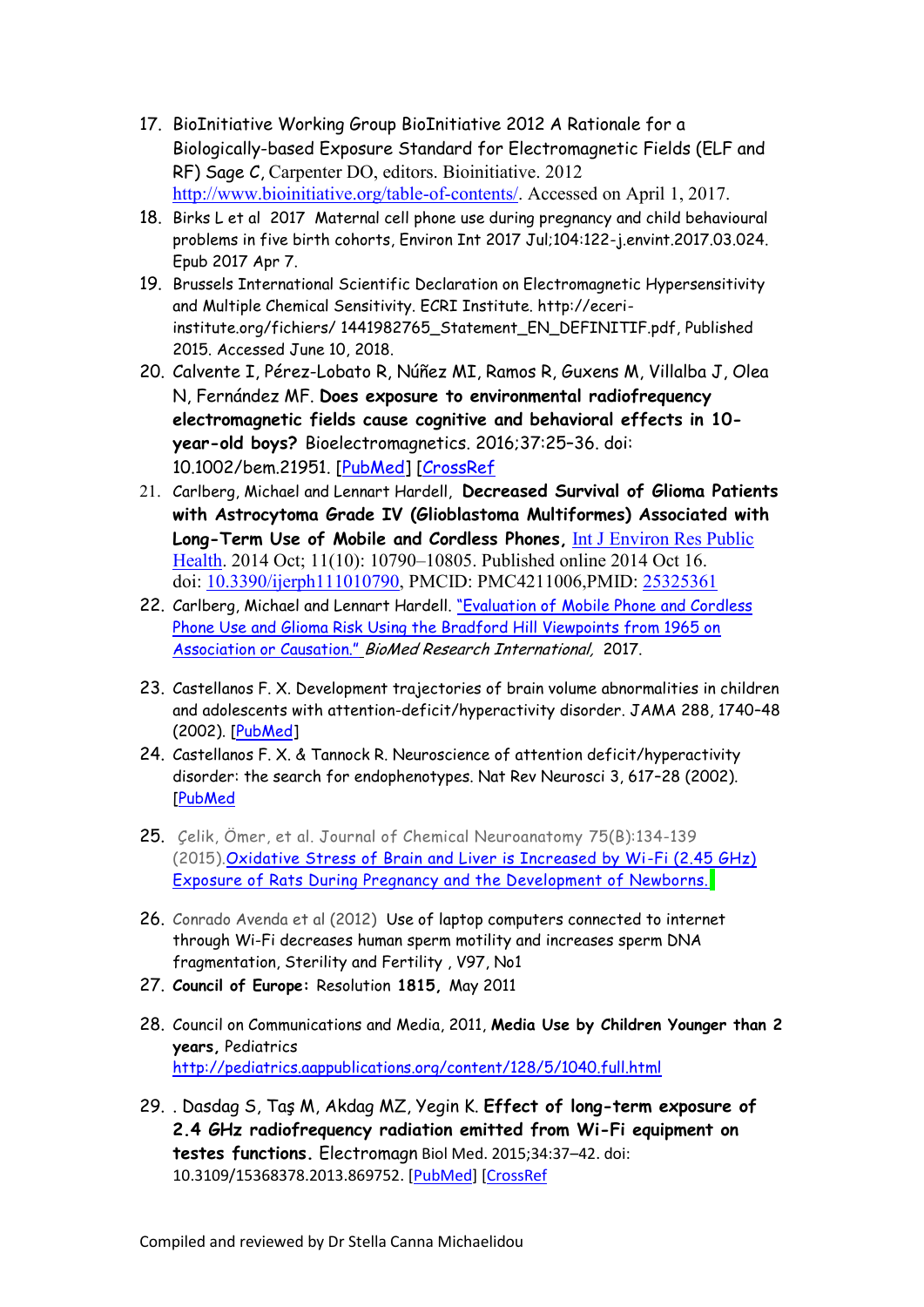- 30. De Iuliis, Geoffry N., et al. ["Mobile phone radiation induces reactive oxygen species](https://www.ncbi.nlm.nih.gov/pubmed/19649291)  [production and DNA damage in human spermatozoa in vitro."](https://www.ncbi.nlm.nih.gov/pubmed/19649291) PloS one, vol. 4, no. 7, 2009.
- 31. Deshmukh, Pravin Suryakantrao, et al. "Cognitive [impairment and neurogenotoxic](https://www.ncbi.nlm.nih.gov/pubmed/25749756) [effects in rats exposed to low-intensity microwave radiation."](https://www.ncbi.nlm.nih.gov/pubmed/25749756) International Journal of Toxicology, vol. 34, no. 3, 2015, pp. 284-90.
- 32. Deshmukh P et al. Cognitive impairment and neurogenotoxic effects in rats exposed to low-intensity microwave radiation. Int J Toxicol. 2015;34(3):284-290. doi: 10.1177/1091581815574348.
- 33. Devra Lee Davis, Santosh Kesari, Colin L. Soskolne , Anthony B. Miller , Yael Stein Pathophysiology 20 (2013) 123–129
- 34. Divan HA, Kheifets L, Obel C, Olsen J. Prenatal and postnatal exposure to cell phone use and behavioura l problems in children. Epidemiology 2008;19: 523–529. [http://www.wifiinschools.com/uploads/3/0/4/2/3042232/divan\\_08\\_prenatal\\_postn](http://www.wifiinschools.com/uploads/3/0/4/2/3042232/divan_08_prenatal_postnatal_cell_phone_use.pdf) [atal\\_cell\\_phone\\_use.pdf.](http://www.wifiinschools.com/uploads/3/0/4/2/3042232/divan_08_prenatal_postnatal_cell_phone_use.pdf) Accessed June 29, 2018.
- 35. Divan HA, Kheifets L, Obel C, Olsen J., 2010 **Cell phone use and behavioural problems in young children**. J Epidemiol Community Health. 2010;66(6):524-529. doi: 10.1136/jech.2010.115402. Accessed July 16, 2018
- 36. Divan. J et al ,2011 , **The Prenatal cell phone use and developmental milestone delays among infants,** Scand J Work Environ Health , 37 (4): 341 - 348
- 37. Divan. J et al ,2012 **Prenatal cell phone use and developmental milestone delays among infants,**
- 38. Eghlidospour M, Ghanbari A, Mortazavi S, Azari H. **Effects of radiofrequency exposure emitted from a GSM mobile phone on proliferation, differentiation, and apoptosis of neural stem cells**. Anat Cell Biol. 2017;50(2):115-123. <https://www.ncbi.nlm.nih.gov/pmc/articles/PMC5509895>Accessed June 17, 2018.
- 39. Falcioni L, et al 2018: **Report of final results regarding brain and heart tumors in SpragueDawley rats exposed from prenatal life until natural death to mobile phone radiofrequency field representative of a 1.8 GHz GSM base station environmental emission**. Article in Pres, Environmental Research xxxxxxxxxxx.
- 40. Fernández-Rodríguez C. E, A.A. A De Salles and D. L. Davis, **"Dosimetric Simulations of Brain Absorption of Mobile Phone Radiation–The Relationship Between psSAR and Age**", IEEE Access, Vol. 3, pp.2425-2430, 2015.
- 41. Foster, K.R. and Chou, C.K., Response to **"Children Absorb Higher Doses of Radio Frequency Electromagnetic Radiation From Mobile Phones Than Adults" and "Yes the Children Are More Exposed to Radiofrequency Energy From Mobile Telephones Than Adults"**, IEEE Access, Vol. 4, pp.5322-5326, 2016.
- 42. Gandhi O, Riazi A. **Absorption of millimeter waves by human beings and its biological implications.** IEEE Trans Microw Theory Tech. 1986;34(2):228-235. doi:10.1109/TMTT.1986.1133316.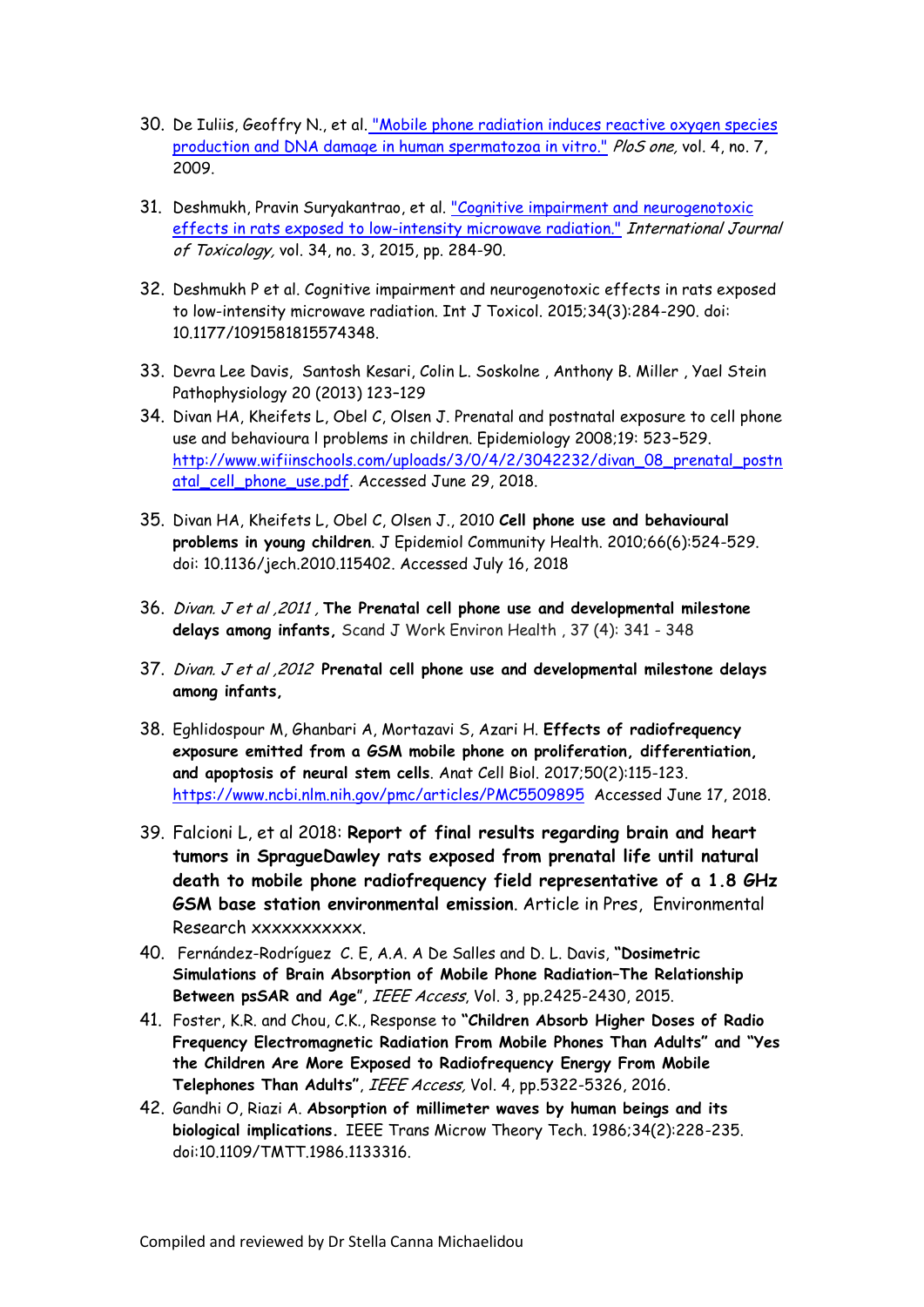- 43. Gandhi OP, Morgan LL, de Salles AA, Han Y-Y, Herberman RB, Davis DL**. Exposure limits: The underestimation of absorbed cell phone radiation, especially in children**. Electromagn Biol Med. 2012;31:34–51. doi: 10.3109/15368378.2011.622827. [\[PubMed\]](https://www.ncbi.nlm.nih.gov/pubmed/21999884) [\[CrossRef\]](https://dx.doi.org/10.3109%2F15368378.2011.622827)
- 44. Gandhi, O. P**. "Yes the children are more exposed to radiofrequency energy from mobile telephones than adults"** IEEE Access, Vol. 3, pp.985-988, 2015.
- 45. German Academy of Pediatrics: **"Keep Kids Away from Mobiles",** Microwave News, Vol. 21, No. 4, p 5, Jan/Feb 2001
- 46. Glaser Z. **Cumulated index to the bibliography of reported biological phenomena ('effects') and clinical manifestations attributed to microwave and radiofrequency radiation: report, supplements** (no. 1-9). BEMS newsletter (B-1 through B-464), 1971-1981. [http://www.cellphonetaskforce.org/wpcontent/uploads/2018/06/Zory-Glasers](http://www.cellphonetaskforce.org/wpcontent/uploads/2018/06/Zory-Glasers-index.pdf)[index.pdf.](http://www.cellphonetaskforce.org/wpcontent/uploads/2018/06/Zory-Glasers-index.pdf) Accessed June 26, 2018.
- 47. Gluckman, P. et al. **The fetal, neonatal, and infant environments - the long-term consequences for disease risk,** Early Human Development, 2005, 81: 51-59.
- 48. Grandjean. P. **Prenatal programming and toxicity**. Basic and Clinical Pharmacology and Toxicology, 2008, 102:2
- 49. Goldsworthy A., 2012, **The Biological Effects of Weak Electromagnetic Fields**, MCSA News, Volume 7 , Issue 7
- 50. Grigoriev Y. **Bioeffects of modulated electromagnetic fields in the acute experiments (results of Russian researches).** Annu Russ Natl Comm Non-Ionising Radiat Protect. 2004:16-73. [http://bemri.org/publications/biological-effects-of](http://bemri.org/publications/biological-effects-of-non-ionizing-radiation/78-grigorievbioeffects07/files.html)[non-ionizing-radiation/78-grigorievbioeffects07/files.html](http://bemri.org/publications/biological-effects-of-non-ionizing-radiation/78-grigorievbioeffects07/files.html) ,Accessed June 17, 2018.
- 51. **Guidelines 2012 of the Austrian Medical Association**, [http://www.magdahavas.com/wordpress/wp-content/uploads/2012/06/Austrian-](http://www.magdahavas.com/wordpress/wp-content/uploads/2012/06/Austrian-EMF-Guidelines-2012.pdf)[EMF-Guidelines-2012.pdf](http://www.magdahavas.com/wordpress/wp-content/uploads/2012/06/Austrian-EMF-Guidelines-2012.pdf)
- 52. **Guidelines 2018 of the Austrian Medical Association**
- 53. Han J, Cao Z, Liu X, Zhang W, Zhang S. **Effect of early pregnancy electromagnetic field exposure on embryo growth ceasing**. Wei Sheng Yan Jiu. 2010;39(3):349-52 (in Chinese)<https://www.ncbi.nlm.nih.gov/pubmed/20568468>
- 54. Hallberg Ö, Oberfeld G. Letter to the editor: Will we all become electrosensitive? Electromagn Biol Med. 2006;25:189-191. [https://www.criirem.org/wp](https://www.criirem.org/wp-content/uploads/2006/03/ehs2006_hallbergoberfeld.pdf)[content/uploads/2006/03/ehs2006\\_hallbergoberfeld.pdf](https://www.criirem.org/wp-content/uploads/2006/03/ehs2006_hallbergoberfeld.pdf) Accessed June 22, 2018
- 55. Hardell L, Carlberg C. **Mobile phones, cordless phones and the risk for brain tumors.** Int J Oncol 2009;35(1):5-17. [https://www.spandidos](https://www.spandidos-publications.com/ijo/35/1/5/)[publications.com/ijo/35/1/5/](https://www.spandidos-publications.com/ijo/35/1/5/) download. Accessed June 17, 2018.
- 56. Hardell L. and Carlberg M. 2013, **Hill criteria, Reviews** of Environmental Health 28: 97–106
- 57. Hardell L. et al 2013: **Case-control study of the association between malignant brain tumours diagnosed between 2007 and 2009 and mobile**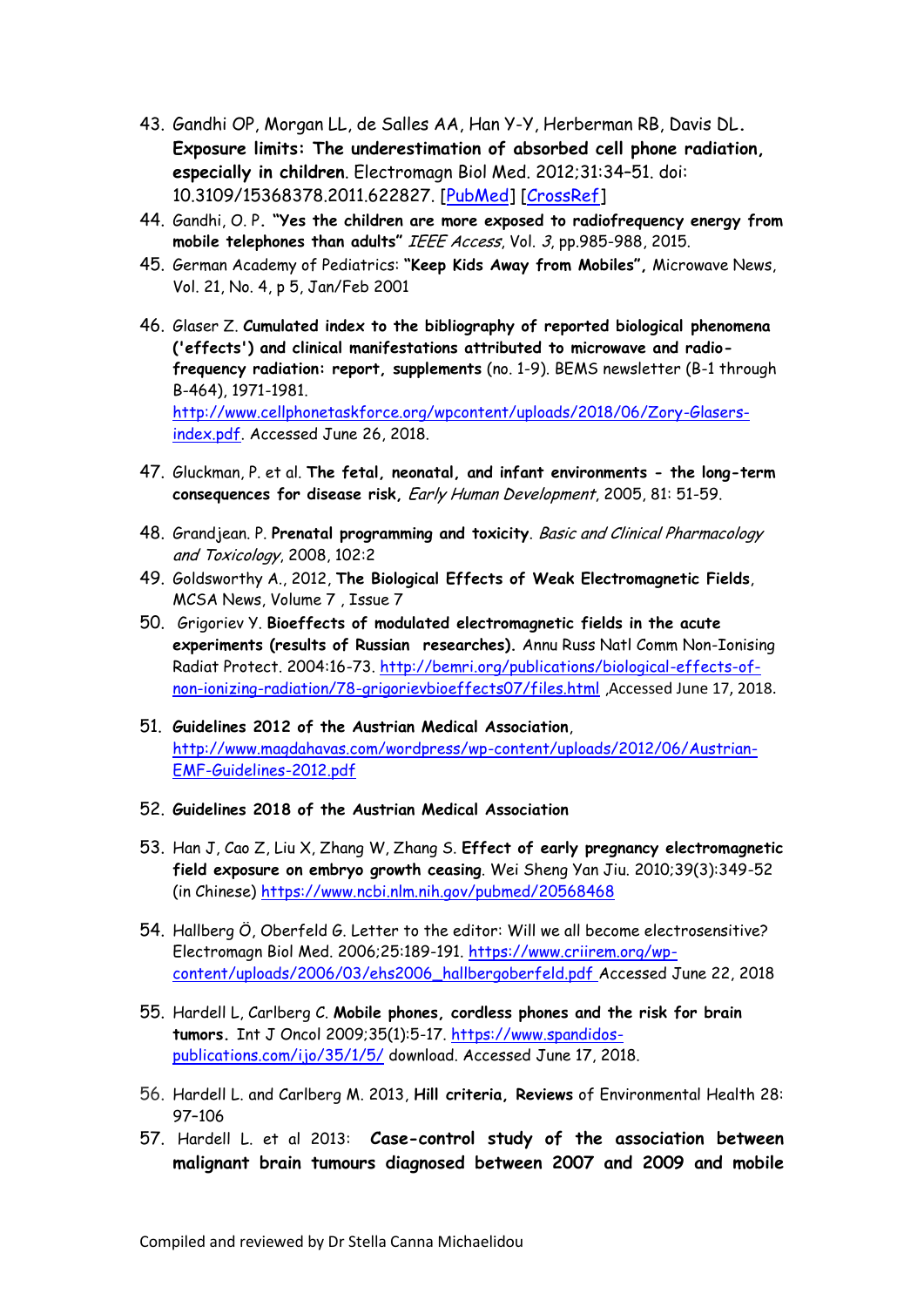**and cordless phone use** International Journal of Oncology 43: 1036-1044, and International Journal of Oncology 43: 1833-1845

- 58. Hardell, L. et al .2014, **[Mobile phone & cordless phone use and](http://www.pathophysiologyjournal.com/article/S0928-4680(14)00064-9/abstract) the risk for glioma – [Analysis of pooled case-control studies in Sweden](http://www.pathophysiologyjournal.com/article/S0928-4680(14)00064-9/abstract)**, 1997–2003/2007– [2009.V](http://www.pathophysiologyjournal.com/article/S0928-4680(14)00064-9/abstract)ol22, Is.1, p1–13, Pathophysiology
- 59. Hardell L. and Carlberg M. 2015, **Mobile phone and cordless phone use and the risk of glioma–analysis of pooled case-control studies in Sweden**, 1997-2003 and 2007-2009. Pathophysiology 22(1): 1-13).
- **60.** Hardell Lennart, Carlberg Michael, MSc, Cartel Lenard Bionitiative Report 2012, Supplement 2017, **Use of Wireless Phones and Evidence for Increased Risk of Brain Tumors**
- 61. Hardell, L. (2017), **Effects of Mobile Phones on Children's and Adolescents' Health: Commentary**. Child Dev. doi:10.1111/cdev.12831
- 62. Hardell L, Redmayne M. & Johansson O.(2017) Journal of Toxicology and Environmental Health, Part B: **Critical Reviews** , pages 247-258
- 63. Hardell L. **World Health Organization, radiofrequency radiation and health - a hard nut to crack** (review) Int J Oncol. 2017;51:405-413. doi:10.3892/ijo.2017.4046.
- 64. Hardell L, Carlberg. M, **Comments on the US National Toxicology Program technical reports on toxicology and carcinogenesis study in rats exposed to whole-body radiofrequency radiation at 900** MHz and in mice exposed to whole-body radiofrequency radiation at 1,900 MHz, Int J Oncol.2019; 54: 117-127, Published online on: October 24, 2018 https://doi.org/10.3892/ijo.2018.4606
- 65. Havas M. **When theory and observation collide: Can non-ionizing radiation cause cancer?** Environ Pollut.2017;221:501-505. doi: 10.1016/j.envpol.2016.10.018
- 66. Hecht Karl. 2016 Health Implications of Long-Term Exposures to Electrosmog. Brochure 6 of A Brochure Series of the Competence Initiative for the Protection of Humanity, the Environment and Democracy. http://kompetenzinitiative.net/KIT/wpcontent/uploads/2016/07/KI\_Brochure-6\_K\_Hecht\_web.pdf
- 67. Hedendahl Lena, Carlberg Michael and Hardell Lennart 2015, **Electromagnetic hypersensitivity – an increasing challenge to the medical profession,** DOI 10.1515/reveh-2015-0012,Received June 29, 2015; accepted August 17, 2015 Rev Environ Health
- 68. Hensinger P. **Big data: A paradigm shift in education from personal autonomy to conditioning toward excessive consumerism.** Umwelt-Medizin-Gesellschaft. 2015;28:206–213.
- 69. Herbert M, Sage C. **Findings in autism (ASD) consistent with electromagnetic fields (EMF) and radiofrequency radiation (RFR**). In: Sage C, Carpenter D., eds. Biolnitiative Report: A Rationale for a Biologically-Based Public Exposure Standard for Electromagnetic Radiation. Sec. 20. Sage Associates; 2012. [http://www.bioinitiative.org/report/wp](http://www.bioinitiative.org/report/wp-content/uploads/pdfs/sec20_2012_Findings_in_Autism.pdf)[content/uploads/pdfs/sec20\\_2012\\_Findings\\_in\\_Autism.pdf.](http://www.bioinitiative.org/report/wp-content/uploads/pdfs/sec20_2012_Findings_in_Autism.pdf) Accessed June 29, 2018.
- 70. Herbert R.M. and Sage C. 2013**, Autism and EMF? Plausibility of a pathophysiological link–Part I** , Pathophysiology 20 (2013) 191–209
- 71. Herbert R.M. and Sage C. 2013, **Autism and EMF? Plausibility of a pathophysiological link part II Pathophysiology** 20, 211-234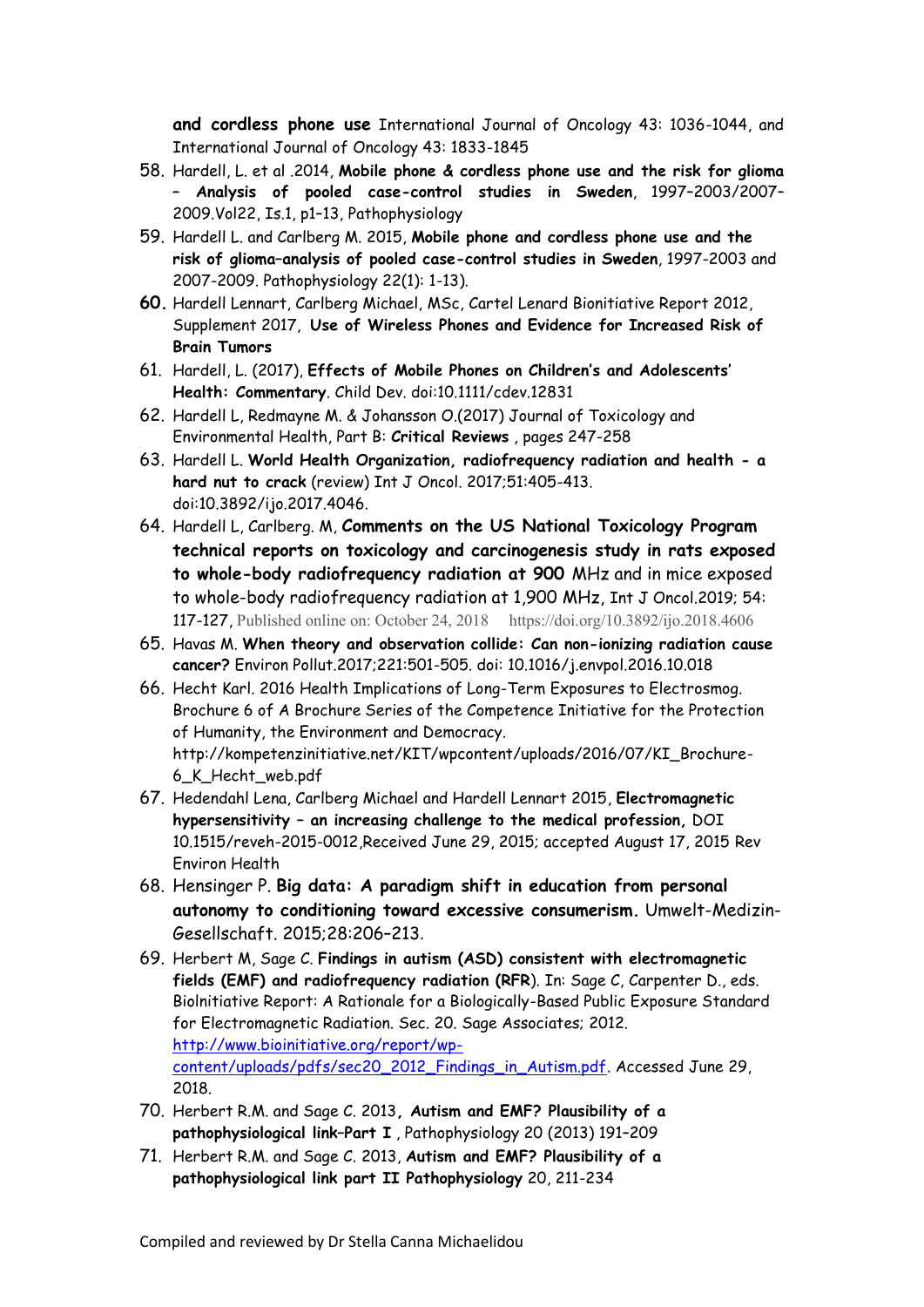- 72. [House of Delegates Resolution Wireless Standards Reevaluation](https://ehtrust.org/the-california-medical-association-wireless-resolution/) [2014."](https://ehtrust.org/the-california-medical-association-wireless-resolution/) California Medical Association, 2014.
- 73. Houston, B.J., et al. ["The effects of radiofrequency electromagnetic radiation on](https://www.ncbi.nlm.nih.gov/pubmed/27601711)  [sperm function."](https://www.ncbi.nlm.nih.gov/pubmed/27601711) Reproduction, vol. 152, no. 2, 2016, pp. R263-66. <http://www.reproductiononline.org/content/152/6/R263.long> Accessed June 17, 2018.
- 74. **International Doctors´ Appeal (Freiburger Appeal**). [http://freiburger-appell-](http://freiburger-appell-2012.info/en/home)[2012.info/en/home.](http://freiburger-appell-2012.info/en/home) php?lang=EN. Published in 2012. Accessed June 10, 2018.
- 75. **International appeal: scientists call for protection from non-ionizing electromagnetic field exposure. International EMF Scientist Appeal** website. [https://emfscientist.org/index.php/emf-scientist-appeal.](https://emfscientist.org/index.php/emf-scientist-appeal) Published May 11, 2015. Accessed June 10, 2018. As of March 2018, 237 EMF scientists from 41 nations had signed the Appeal
- **76. International Appeal: Stop 5G on Earth and in Space**
- 77. [International Policy Briefing: Radiofrequency Radiation in Communities and Schools](https://ehtrust.org/wp-content/uploads/International-Policy-Precautionary-Actions-on-Wireless-Radiation.pdf)  [Actions by Governments, Health Authorities and Schools Worldwide."](https://ehtrust.org/wp-content/uploads/International-Policy-Precautionary-Actions-on-Wireless-Radiation.pdf) Environmental Health Trust, 2017.
- 78. Kane R. C., A, **Possible Association Between Fetal/neonatal Exposure to Radiofrequency Electromagnetic Radiation and the Increased Incidence of Autism Spectrum Disorders (ASD), "Medical Hypotheses**" journal, Volume 62, Issue 2 , February 2004, Pages 195-197
- 79. Hecht K., **Health Implications of Long-term Exposure to Electrosmog. Competence Initiative for the Protection of Humanity, the Environment and Democracy**. 2016: 16, 42-46. [http://kompetenzinitiative.net/KIT/wp](http://kompetenzinitiative.net/KIT/wp-content/uploads/2016/07/KI_Brochure-6_K_Hecht_web.pdf)[content/uploads/2016/07/KI\\_Brochure-6\\_K\\_Hecht\\_web.pdf](http://kompetenzinitiative.net/KIT/wp-content/uploads/2016/07/KI_Brochure-6_K_Hecht_web.pdf) Accessed June 20, 2018.
- 80. Lay 2017, **Review 2012,2014,2017 of peer review studies on impact of EMF/RFR**, Bionitative Report. summary of studies
- 81. Li D-K, Chen H, Odouli R. **Maternal exposure to magnetic fields during pregnancy in relation to the risk of asthma in offspring**. Arch Pediatr Adolesc Med. 2011;165(10):945-950. <https://jamanetwork.com/journals/jamapediatrics/fullarticle/1107612>Accessed June 29, 2018.
- 82. Lin, JC. **"Clear evidence of cell-phone RF radiation cancer risk"** IEEE Microwave Magazine, Sept/Oct 2018, pp 16-24.
- **83.** Mahmoudabadi, Ziaei, et al. Journal of Environmental Health Science and Engineering 13:34 (2015). **[Use of Mobile Phone During Pregnancy and the Risk](http://www.ncbi.nlm.nih.gov/pmc/articles/PMC4416385/)  [of Spontaneous Abortion.](http://www.ncbi.nlm.nih.gov/pmc/articles/PMC4416385/)**
- 84. Mallery-Blythe Erica**: "EHS A Summary"** Dec 2014 Working Draft Version 1
- 85. Markov M, Grigoriev Y. **Wi-Fi technology: An uncontrolled global experiment on the health of mankind**, Electromagn Biol Med. 2013;32(2):200-208.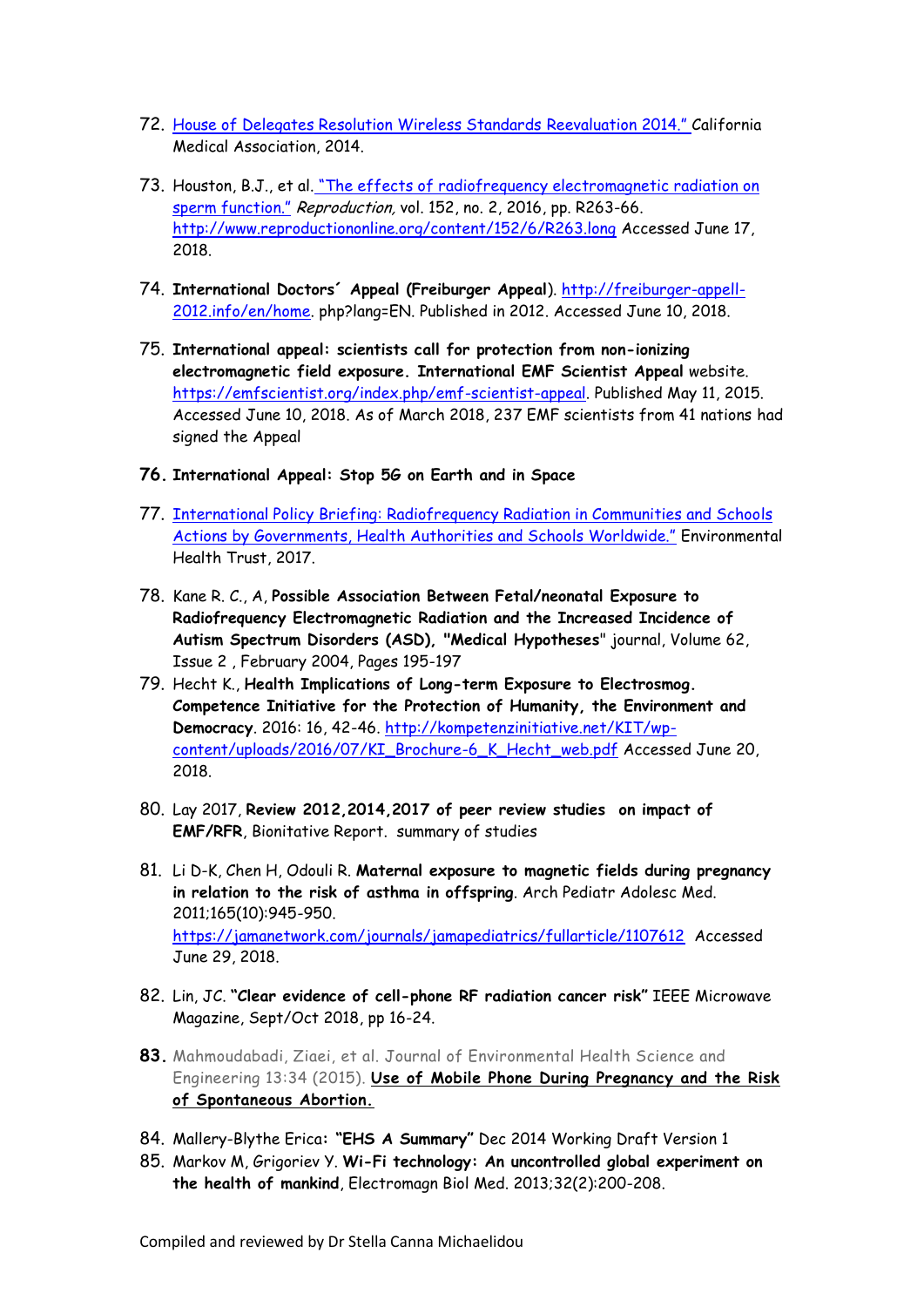[http://www.avaate.org/IMG/pdf/Wi-fi\\_Technology\\_-](http://www.avaate.org/IMG/pdf/Wi-fi_Technology_-_An_Uncontrolled_Global_Experiment_on_the_Health_of_Mankind_-_Marko_Markov_Yuri_G._Grigoriev.pdf) [\\_An\\_Uncontrolled\\_Global\\_Experiment\\_on\\_the\\_Health\\_of\\_Mankind\\_-](http://www.avaate.org/IMG/pdf/Wi-fi_Technology_-_An_Uncontrolled_Global_Experiment_on_the_Health_of_Mankind_-_Marko_Markov_Yuri_G._Grigoriev.pdf) [\\_Marko\\_Markov\\_Yuri\\_G.\\_Grigoriev.pdf](http://www.avaate.org/IMG/pdf/Wi-fi_Technology_-_An_Uncontrolled_Global_Experiment_on_the_Health_of_Mankind_-_Marko_Markov_Yuri_G._Grigoriev.pdf) . Accessed June 23, 2018.

- 86. Markovà E, Malmgren LO, Belyaev IY. **Microwaves from mobile phones inhibit 53BP1 focus formation in human stem cells more strongly than in differentiated cells: Possible mechanistic link to cancer** risk**.** Environ Health Perspect. 2010;118:394–399. [\[PMC free article\]](https://www.ncbi.nlm.nih.gov/pmc/articles/PMC2854769/) [\[PubMed](https://www.ncbi.nlm.nih.gov/pubmed/20064781)]
- 87. Martin L. Pall , **Wi-Fi is an important threat to human health**, 2018
- 88. Matsuzawa,J .M. Matsui, T. Konishi, K. Noguchi, R. C. Gur, W. Bilker, and T. Miyawaki, **"Age-related volumetric changes of brain gray and white matter in healthy infants and children**", Cerebral Cortex vol. 11, no. 4, pp. 335-342, Apr. 2001
- 89. **[Medical Rules \(ten rules\) for a Safer Use of Mobile Phones."](https://ehtrust.org/cell-phone-guidelines/)** Vienna Medical Association, 2016.
- 90. Miller A. Morgan L. [U](https://www.sciencedirect.com/science/article/pii/S0013935118303475)dasin I. Davis Lee D. (2018) "C**ancer epidemiology update, following the 2011 IARC evaluation of radiofrequency electromagnetic fields (Monograph 102)** [https://doi.org/10.1016/j.envres.2018.06.043Get rights and](https://doi.org/10.1016/j.envres.2018.06.043)  [content.](https://s100.copyright.com/AppDispatchServlet?publisherName=ELS&contentID=S0013935118303475&orderBeanReset=true) Available online 6 September 2018
- 91. Morgana L. Lloyd, et al, 2014, Review Article **Why children absorb more microwave radiation than adults: The consequences,** Journal of Microscopy and Ultrastructure, p.197-204
- 92. Morgana L. Lloyd, Kesari Santosh, Lee Davis Devra, 2014, **Review Article Why children absorb more microwave radiation than adults: The consequences,** Journal of Microscopy and Ultrastructure, p.197-204) .
- 93. Morgan L.L et al, (May 2015) **Mobile phone radiation causes brain tumors and should be classified as a probable human carcinogen (2A) (Review),** Int J Oncol. 2015 May;46(5):186571,doi: 10.3892/ijo.2015.2908. Epub 2015 Feb 25
- 94. Narayanan SN, Kumar RS, Potu BK, Nayak S, Mailankot M. **Spatial memory performance of Wistar rats exposed to mobile phone**. Clinics. 2009;64(3):231- 234. <https://www.ncbi.nlm.nih.gov/pmc/articles/PMC2666459> Accessed June 17, 2018
- 95. NTP Press Release: NTP Cell [Phone Radiofrequency Radiation Study: Partial Release](http://www.niehs.nih.gov/news/newsroom/releases/2016/may27/index.cfm)  [of Findings](http://www.niehs.nih.gov/news/newsroom/releases/2016/may27/index.cfm) 2016
- 96. [NTP Report of Partial findings from the NTP Carcinogenesis Studies of Cell Phone](http://biorxiv.org/content/early/2016/05/26/055699)  [Radiofrequency](http://biorxiv.org/content/early/2016/05/26/055699) 2016 [NTP/NIEHS Webpage on Cell Phones](http://ntp.niehs.nih.gov/results/areas/cellphones/index.html)
- 97. **Organization for Economic Co-operation and Development (OECD), Students, Computers and Learning, Making the Connection** [http://www.oecd.org/education/students-computers-and-learning-](http://www.oecd.org/education/students-computers-and-learning-9789264239555-en.htm)[9789264239555-en.htm](http://www.oecd.org/education/students-computers-and-learning-9789264239555-en.htm)
- 98. Odaci, et al. Neuro Quantology Volume 11, Issue 4: 573-581 (2013).
- 99. Ozorak A. et al, 2013. **Wi-Fi (2.45 GHz)- and mobile phone (900 and 1800 MHz)- induced risks on oxidative stress and elements in kidney and testis of rats during pregnancy and the development of offspring.** Biol. Trace Elem. Res. 156(103): 221-29. [http://www.ncbi.nlm.nih.gov/pubmed/24101576.](http://www.ncbi.nlm.nih.gov/pubmed/24101576)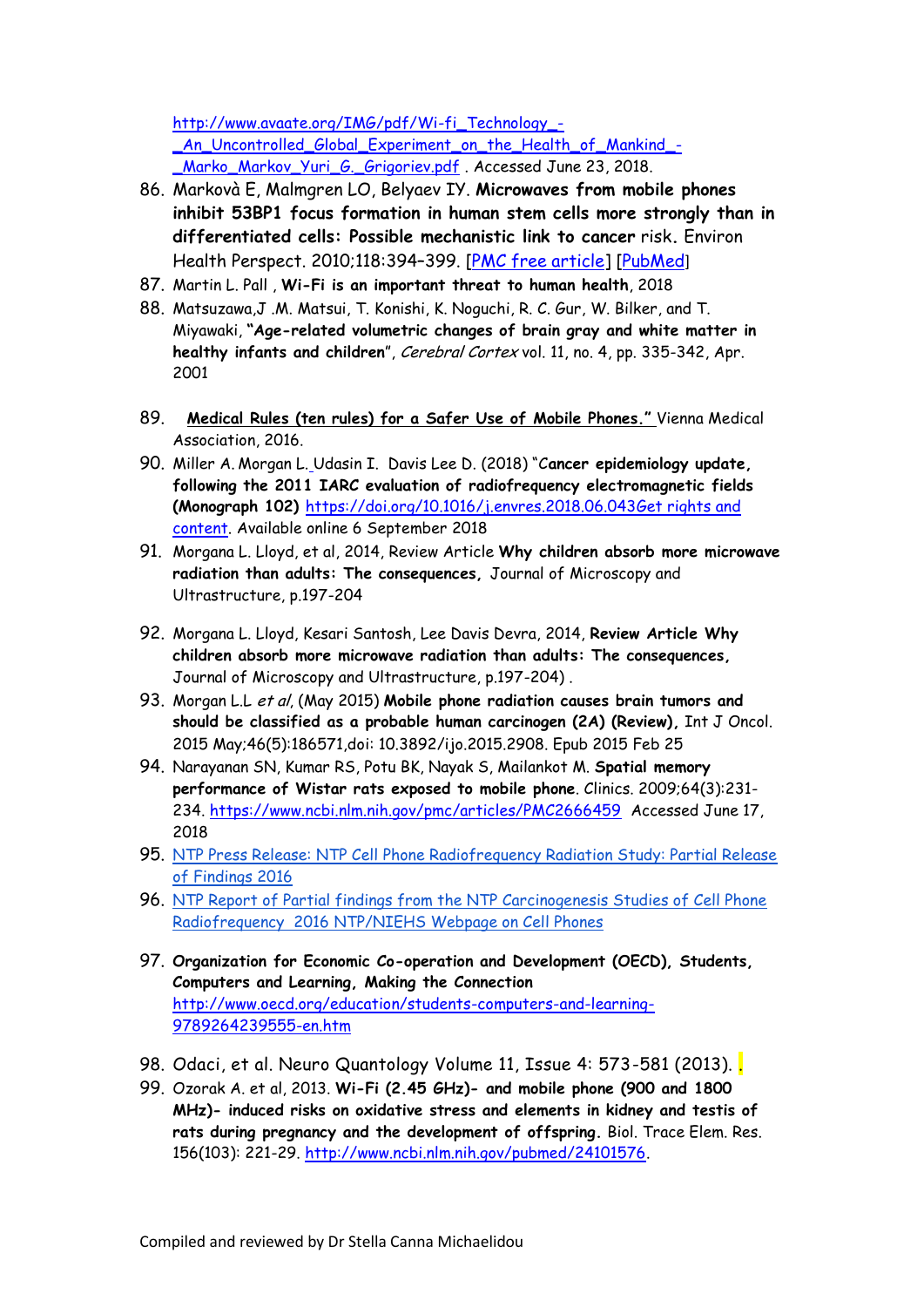- 100. Pall M. "**Wi-Fi is an important threat to human health**" Environmental Research 164 (2018) 405–416
- 101. Pall M. **5G: Great risk for EU, U.S. and international health: Compelling evidence for eight distinct types of great harm caused by electromagnetic field (EMF) exposures and the mechanism that causes them**. European Academy for Environmental Medicine. [http://www.5gappeal.eu/wpcontent/uploads/2018/06/pall\\_2018.pdf](http://www.5gappeal.eu/wpcontent/uploads/2018/06/pall_2018.pdf) Published May

2018. Accessed June 22, 2018.

- 102.Parliamentary Assembly of the Council of Europe, **Resolution 1815 (2011**).The potential dangers of electromagnetic fields and their effect on the environment
- 103.**Proposition de Loi relative à la sobriété, à la transparence, à l'information et à la concertation en matière d'exposition aux ondes électromagnétiques,** 29 janvier 2015.
- 104.Redazione, La. ["International Appeal: Scientists call for protection from non](https://emfscientist.org/images/docs/International-EMF-Scientist-Appeal-2016.pdf)[ionizing electromagnetic field exposure."](https://emfscientist.org/images/docs/International-EMF-Scientist-Appeal-2016.pdf) European Journal of Oncology 20.3/4 (2015): 180-182.
- 105.Redmayne Mary, Johansson Olle 2014. **Could myelin damage from RF exposure explain functional impairment and EHS; A review of evidence** Journal of Toxicology and Environmental Health, Part B, 17:247–258.
- 106.Redmayne Mary, Johansson Olle 2015, **[Radiofrequency exposure in young and old:](http://1.usa.gov/1PWOqlc)  [different sensitivities in light of age-](http://1.usa.gov/1PWOqlc)relevant natural differences." Reviews** in Environmental Health, vol. 30, no. 4, pp. 323-35.
- 107.Redmayne, Mary. ["International policy and advisory response regarding children's](http://nebula.wsimg.com/fbed8bb8a26c6f14262cff2e8fd4dcb7?AccessKeyId=045114F8E0676B9465FB&disposition=0&alloworigin=1)  [exposure to radio frequency electromagnetic fields \(RF-EMF\)."](http://nebula.wsimg.com/fbed8bb8a26c6f14262cff2e8fd4dcb7?AccessKeyId=045114F8E0676B9465FB&disposition=0&alloworigin=1) Electromagnetic Biology and Medicine, vol. 35, no. 2, 2016, pp. 176-85.
- 108. **[Reykjavik Appeal on Wireless Technology in Schools Feb 2017](https://es-ireland.com/2017/02/20/feb-2017-reykjavik-appeal-on-wireless-technology-in-schools/)** | ES [https://es-ireland.com/.../feb-2017-reykjavik-appeal-on-wireless-technology-in](https://es-ireland.com/.../feb-2017-reykjavik-appeal-on-wireless-technology-in-school)[school.](https://es-ireland.com/.../feb-2017-reykjavik-appeal-on-wireless-technology-in-school)..<https://www.wirelesseducation.org/reykjavik-appeal-no-wi-fi-schools>
- 109.Robert C.K. 2004, **Radiofrequency Electromagnetic radiation and the increase of incidence of Autism Spectrum Disorders (ASD**) J of Medical Hypotheses, Volume 62, Issue 2 ,pages 195-197
- 110. Roser K, Schoeni A, Foerster M, Röösli M. **Problematic mobile phone use of Swiss adolescents: Is it linked with mental health or behaviour?** Int J Public Health. 2016;61:307–315. doi: 10.1007/s00038-015-0751-2. [\[PubMed\]](https://www.ncbi.nlm.nih.gov/pubmed/26450576) [\[CrossRef](https://dx.doi.org/10.1007%2Fs00038-015-0751-2)
- 111. Rusian NCNIRPQ, **the letter to WHO 3rd March, 2017 , International EMF Project;** [http://www.radiationresearch.org/images/RRT\\_articles/2017\\_03\\_01\\_WHO.pdf](http://www.radiationresearch.org/images/RRT_articles/2017_03_01_WHO.pdf)
- 112. **Safe Schools 2012** [http://www.wifiinschools.org.uk/resources/safeschools2012.pdf,](http://www.wifiinschools.org.uk/resources/safeschools2012.pdf)
- 113. Salford LG, Brun AE, Eberhardt JL, Malmgren L, Persson BRR. **Nerve cell damage in mammalian brain after exposure to microwaves from GSM mobile phones**. Environ Health Perspect. 2003;111(7):881-883.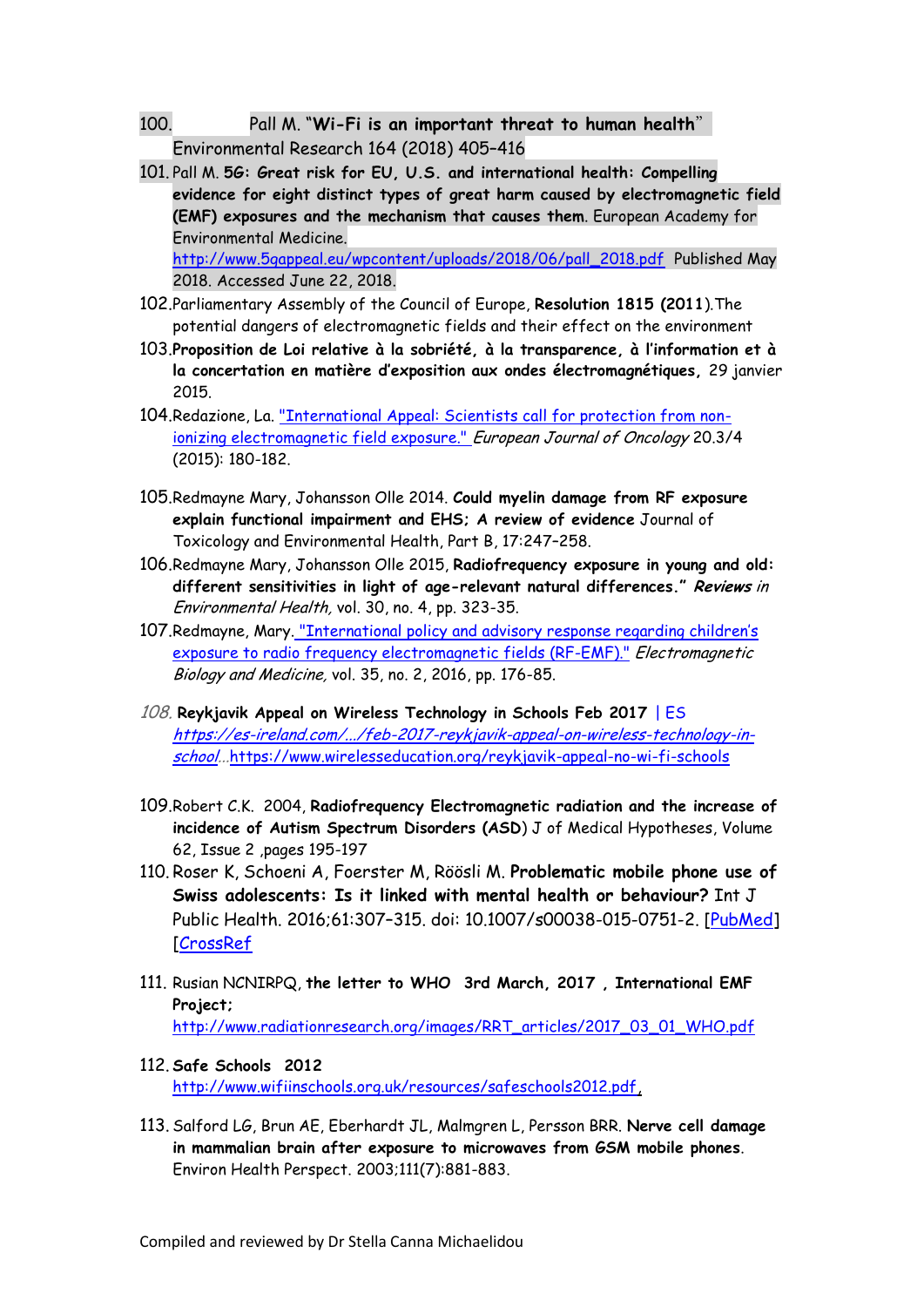[https://www.ncbi.nlm.nih.gov/pmc/articles/PMC1241519/pdf/ehp0111-000881.pdf](https://www.ncbi.nlm.nih.gov/pmc/articles/PMC1241519/pdf/ehp0111-000881.pdf%20Accessed%20June%2017)  [Accessed June 17,](https://www.ncbi.nlm.nih.gov/pmc/articles/PMC1241519/pdf/ehp0111-000881.pdf%20Accessed%20June%2017) 2018

- 114. Sage C, Carpenter D., eds. Biolnitiative Report: **A Rationale for a Biologically-Based Public Exposure Standard for Electromagnetic Radiation**. Sage Associates; 2012. www.bioinitiative.org. Accessed June 10, 2018. The 1,470-page BioInitiative Report, authored by an international group of 29 experts, has reviewedmore than 1,800 new studies and is continually updated.
- 115. Sage, C. and Burgio, E. (2017), **Electromagnetic Fields, Pulsed Radiofrequency Radiation, and Epigenetics: How Wireless Technologies May Affect Childhood Development.**. Child Dev. doi:10.1111/cdev.12824 n <https://www.ncbi.nlm.nih.gov/pubmed/28504324>
- 116. Sangün Ö, Dündar B, Çömlekçi S, Büyükgebiz A. **The effects of electromagnetic field on the endocrine system in children and adolescents.** Pediatr Endocrinol Rev. 2015;13:531–545. [\[PubMed\]](https://www.ncbi.nlm.nih.gov/pubmed/26841641)
- 117. Schaefers At. , Teuchert-Noodt, G **Developmental neuroplasticity and the origin**  of neurodegenerative diseases, review. [World J Biol](https://www.ncbi.nlm.nih.gov/pubmed/23705632) [Psychiatry.](https://www.ncbi.nlm.nih.gov/pubmed/23705632) 2016 Dec;17(8):587-599. Epub 2013 May 24
- 118. Sekeroglu A.Z. et al, 2013. **Evaluation of the cytogenotoxic damage in immature and mature rats exposed to 900 MHz radiofrequency electromagnetic fields**. Int J Radiat Biol 89(11): 985-992 [http://www.ncbi.nlm.nih.gov/pubmed/22465825,](http://www.ncbi.nlm.nih.gov/pubmed/22465825)
- 119. Schreier N, Huss A, Röösli M. **The prevalence of symptoms attributed to electromagnetic field exposure: A cross-sectional representative survey in Switzerland.** Soz Praventiv med. 2006;51(4):202-209. doi:10.1007/s00038-006- 5061-2. Accessed July 16, 2018.
- 120. Siegel, D.et al **"Incidence Rates and Trends of Pediatric Cancer US 2001–2014** [https://www.cdc.gov/eis/conference/dpk/Incidence-Rates-Pediatric-](file:///C:/Users/Stella/Documents/AAA%20CURRENT%20%20WORK%20OCT14/RIK_%20ARTICLES_INFO_BOOK/MOBILE%20PHONES_WIFI/Mobile_electronics%20from%202014/CORE%20Mobil%20electronics/WIFI%20From%20April%2015/MOB_Sem_15_18/HMERIDA%202017_18/BIBLIOGRAPHY%202019/ https:/www.cdc.gov/eis/conference/dpk/Incidence-Rates-Pediatric-Cancer.html)[Cancer.html](file:///C:/Users/Stella/Documents/AAA%20CURRENT%20%20WORK%20OCT14/RIK_%20ARTICLES_INFO_BOOK/MOBILE%20PHONES_WIFI/Mobile_electronics%20from%202014/CORE%20Mobil%20electronics/WIFI%20From%20April%2015/MOB_Sem_15_18/HMERIDA%202017_18/BIBLIOGRAPHY%202019/ https:/www.cdc.gov/eis/conference/dpk/Incidence-Rates-Pediatric-Cancer.html)
- 121. Smith-Roe SL, Wyde ME, Stout MD, Winters JW, Hobbs CA, Shepard KG, et al. 2017. **Evaluation of the genotoxicity of cell phone radiofrequency radiation in male and female rats and mice following subchronic exposure**. Environmental Mutagenesis and Genomics Society, Annual Meeting, Raleigh, North Carolina, USA September 9-13, 2017
- 122.Sowell E. R. **Cortical abnormalities in children and adolescent with attentiondeficit hyperactivity disorder**. Lancet 362, 1699–707 (2003). [\[PubMed\]](https://www.ncbi.nlm.nih.gov/pubmed/14643117)
- 123.Spitzer M. **Information technology in education: Risks and side effects.** Trends Neurosci Educ. 2014;3:81–85. doi: 10.1016/j.tine.2014.09.002. [\[CrossRef](https://dx.doi.org/10.1016%2Fj.tine.2014.09.002)]
- 124.Steliarova- Foucher Eva et al **Changing geographical patterns and trends in cancer incidence in children and adolescents in Europe, 1991–2010**  Lancet OncologyVolume 19 issue 9 , P1159-1169, Sept. 18 Open Access Published: August 08, 2018 • DOI: https://doi.org/10.1016/S1470- 2045(18)30423-6
- 125.Sudan Madhuri et al 2012, **Prenatal and Postnatal Cell Phone Exposures and Headaches in Children,** (The Open Paediatric Medicine Journal, 6, 46-52),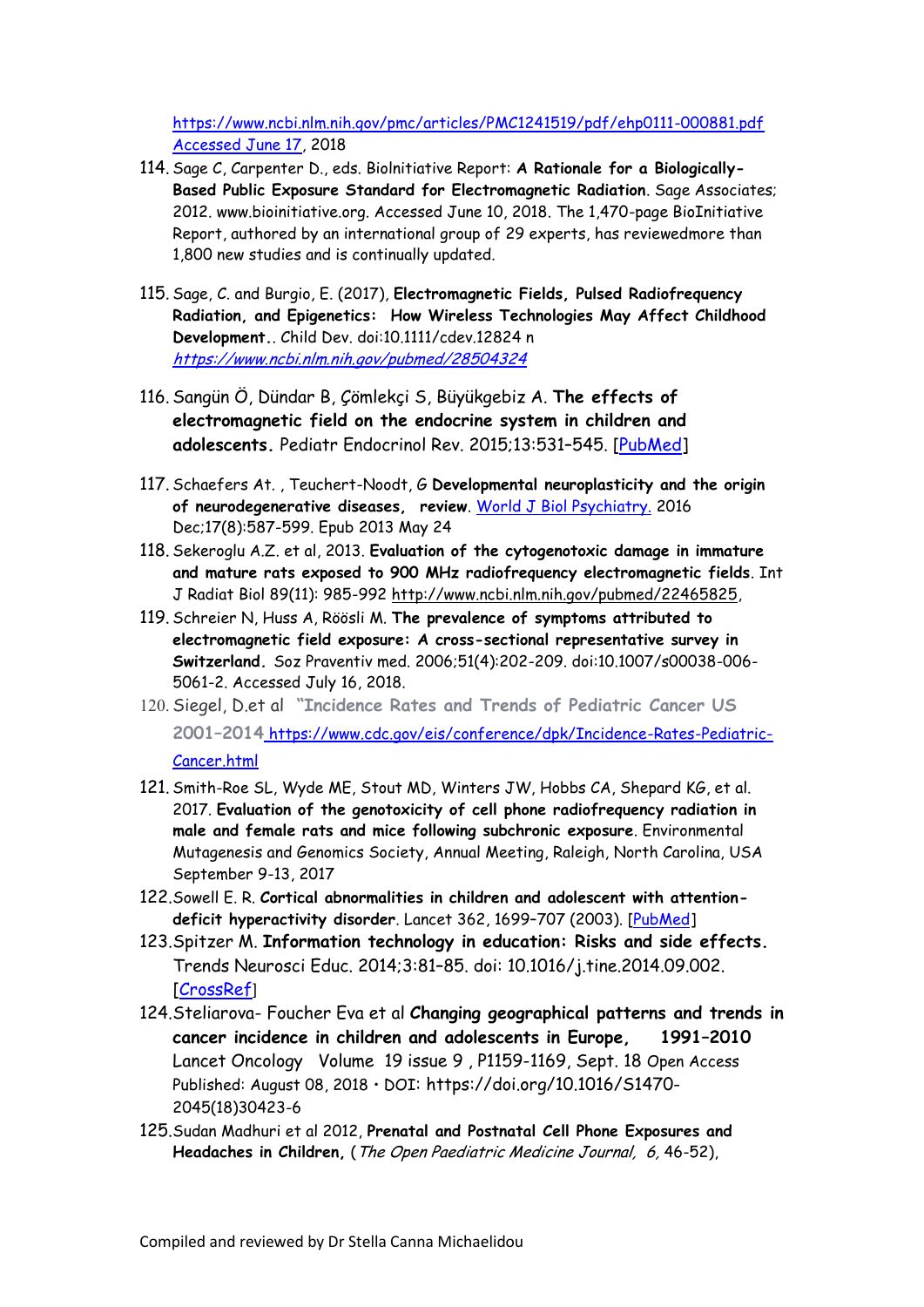- 126.The Joint Statement on Pregnancy and Wireless technology, www.babysafeproject.org/joint-statement.html
- 127.Thornton Ian M. Out of time 2006: **A possible link between mirror neurons, autism and electromagnetic radiation**, Medical Hypotheses (2006) 67, 378–382 : <http://ianthornton.com/publications/>
- 128.Tok L. et al, 2014. **Effects of melatonin on Wi-Fi-induced oxidative stress in lens of rats.** Indian Journal of Opthalmology 62(1): 12-15. [http://www.ncbi.nlm.nih.gov/pubmed/24492496\)](http://www.ncbi.nlm.nih.gov/pubmed/24492496),
- 129.[Video of Presentation by NTP at NIEHS June 2016 on the Study Findings](https://www.youtube.com/watch?v=m6Qs6mCvmZc)
- 130.Wargo, John, et al. ["Cell Phones: Technology, Exposures, Health Effects"](http://www.ehhi.org/cell-phones)  Environment and Human Health, Inc., 2011.
- 131. West J ohn G., <sup>1</sup> [Nimmi S. Kapoor,](https://www.ncbi.nlm.nih.gov/pubmed/?term=Kapoor%20NS%5BAuthor%5D&cauthor=true&cauthor_uid=24151509) <sup>1,\*</sup> [Shu-Yuan Liao,](https://www.ncbi.nlm.nih.gov/pubmed/?term=Liao%20SY%5BAuthor%5D&cauthor=true&cauthor_uid=24151509) <sup>2</sup> [June W. Chen,](https://www.ncbi.nlm.nih.gov/pubmed/?term=Chen%20JW%5BAuthor%5D&cauthor=true&cauthor_uid=24151509) <sup>3</sup> Lisa [Bailey,](https://www.ncbi.nlm.nih.gov/pubmed/?term=Bailey%20L%5BAuthor%5D&cauthor=true&cauthor_uid=24151509) <sup>4</sup>and [Robert A. Nagourney](https://www.ncbi.nlm.nih.gov/pubmed/?term=Nagourney%20RA%5BAuthor%5D&cauthor=true&cauthor_uid=24151509) **Multifocal Breast Cancer in Young Women with Prolonged Contact between Their Breasts and Their Cellular Phones,**  [Case Rep Med.](https://www.ncbi.nlm.nih.gov/pmc/articles/PMC3789302/) 2013; 2013: 354682.Published online 2013 Sep 18. doi: [10.1155/2013/354682](https://dx.doi.org/10.1155%2F2013%2F354682) PMCID: PMC3789302 PMID: [24151509](https://www.ncbi.nlm.nih.gov/pubmed/24151509)

## **132. WHO Fact sheet N°193 2014,**

- 133.**WHO modules 2011** Developmental Origins of Health & Disease
- 134.**World Health Organization, ΙARC (May 2011)** on radio frequency radiation classified as class 2B possible carcinogen, www.**iarc**.fr/en/media.../**2011**/.../pr208.
- 135. **WHO 2011, IARC monograph on carcinogenicity of EMF**, V 102, 2011 Non-Ionizing radiation, Part II: Radiofrequency Electromagnetic Fields [Includes Mobile Phones], Risks to humans , **IARC Press,**
- 136.WHO 2017**, Press release 251, Latest data show a global increase of 13% in childhood cancer incidence over two decades**
- 137. **Wi-Fi banned from pre-school childcare facilities: French government,** Jan. 2015 [http://www.naturalnews.com/043695\\_electrosensitivity\\_wifi\\_french\\_government.h](http://www.naturalnews.com/043695_electrosensitivity_wifi_french_government.html) [tml](http://www.naturalnews.com/043695_electrosensitivity_wifi_french_government.html)
- 138.[Wifi](http://phpa.dhmh.maryland.gov/OEHFP/EH/Shared%20Documents/CEHPAC/MD_CEHPAC_SchoolWiFi_022017_final.pdf) [Radiation in Schools in Maryland Final Report,](http://phpa.dhmh.maryland.gov/OEHFP/EH/Shared%20Documents/CEHPAC/MD_CEHPAC_SchoolWiFi_022017_final.pdf) 2016
- 139.Wilke I. **[Biological and pathological effects of 2.45 GHz radiation on cells,](http://www.emfdata.org/en/studies/detail?id=439)  [fertility, brain, and behavior](http://www.emfdata.org/en/studies/detail?id=439)**. umwelt • medizin • gesellschaft 2018; 31 (1) Suppl: 1- 32
- 140.Wyde, Michael, et al. ["Report of Partial findings from the National Toxicology](http://biorxiv.org/content/early/2016/05/26/055699)  [Program Carcinogenesis Studies of Cell Phone Radiofrequency Radiation in Hsd:](http://biorxiv.org/content/early/2016/05/26/055699)  [Sprague Dawley® SD rats \(Whole Body Exposure\)."](http://biorxiv.org/content/early/2016/05/26/055699) bioRxiv, no. 055699, 2016.
- 141. Yakymenko I. et al 2015. Oxidative mechanisms of biological activity of low**intensity radiofrequency radiation, , Review**, Electromagn Biol Med, Early Online: 1–16 [http://informahealthcare.com/ebm,](http://informahealthcare.com/ebm) ISSN: 1536-8378 (print), 1536-8386 (electronic)
- 142.Yakymenko I, Tsybulin O, Sidorik E, Henshel D, Kyrylenko O, Kyrylenko S. **Oxidative mechanisms of biological activity of low-intensity radiofrequency radiation**. Electromagn Biol Med. 2016;35(2):186-202.doi: 10.3109/15368378.2015.1043557